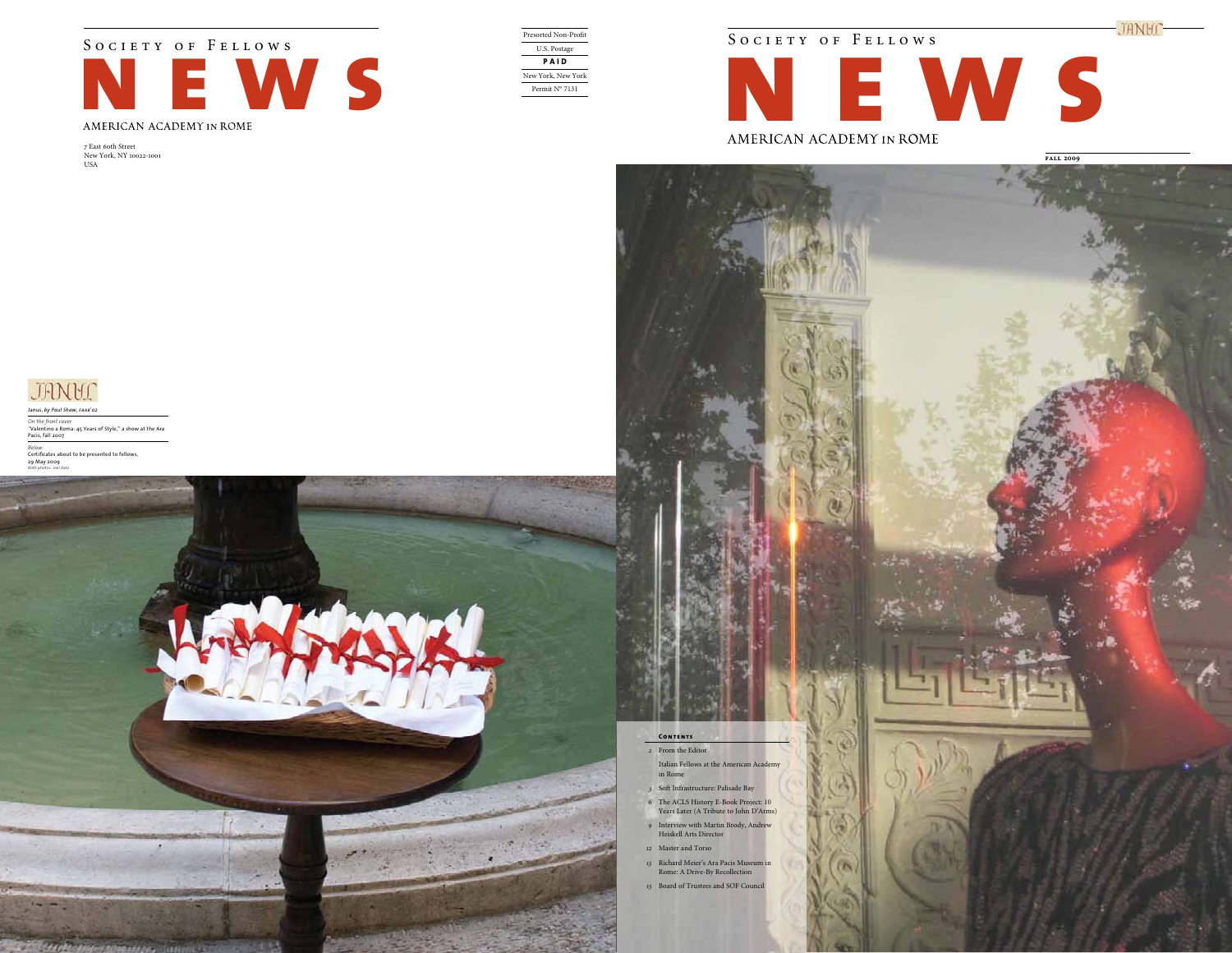he 2010 fellowship year marks an important event: the fifth anniversary of the return of Italian fellows to the American Academy in Rome.

Beginning in the early 1950s, the Academy offered fellowships for Italians under the aegis of the Fulbright Commission until the program was phased out by the commission after 50 years of unqualified success. More than ninety Italians held this scholarship, and the list of their names constitutes a Who's Who of distinguished professors, curators, museum directors, and other cultural luminaries. It would be impossible to overemphasize the importance of Italian Fulbright fellows at the Academy, or the loss when the program ended.

Even before the program ended, Academy trustees, friends, and fellows—including Italian Fulbright fellows—came together to find a way to bring Italian fellows back into the Academy community. By the fall of 2005, the Academy had inaugurated a new fellowship program for Italian artists and scholars and an exchange with the Scuola Normale Superiore di Pisa, the latter arranged in collaboration with Salvatore Settis, who had been an Italian Fulbright fellow at the Academy in 1967–68.

These fellowships are made possible by the proceeds of the McKim Medal Gala, held at Villa Aurelia each spring. On this occasion, the McKim Medal, named for Academy founder Charles Follen McKim and designed by Cy Twombly, is awarded to an individual whose work and life exemplify creative and intellectual exchange across the arts, scholarship, language, and culture. The evening is supported by corporations and individuals committed to international exchange, especially between Italy and the United States.

# Italian Fellows at the American Academy in Rome

Elizabeth Gray Kogen

 $\begin{bmatrix} 1 \end{bmatrix}$ 

*A b o v e : Photograph of the Tiber River taken shortly before the construction of the modern embankment walls. Here, the city touches the water. Note Alessandro Specchi's 18th-century baroque Porto di Ripetta, visible at the center of the image just before the river's bend. It was destroyed by the implementation of the walls. Fototeca Unione of the American Academy in Rome, 14111F*



During a f ood event, a city is transformed. The displacement of a volume of water—the movement of a purely horizontal liquid datum along the vertical axis—creates radical planar reconfigurations. Rome is marked in many ways by the presence of the Tiber River and its historically relentless f oods. Throughout the city markers and hydrometers register the heights of extreme f oods and measure water depth during the event itself. Since the construction between 1876 and 1910 of the *muraglione,* or embankment walls, a massive urban infrastructure project driven by the severe f ood of 1870, the urban course of the Tiber has been canalized into a uniform 100-meter-wide channel. The city has since been spared extensive f ooding. Yet these vertical walls, rising to 18 meters above sea level, have essentially severed the city from its historic connection to its river. The *muraglione* visually and physically depress the water below the Romans. Only during occasional f ood events does the water rise high enough to be seen from the Lungotevere, as it did in December 2008. The f ood markers of this millennium are the thousands of colored plastic bags that were carried downstream by the river's current and became entangled in the branches of the trees growing along the river's edge at the base of the walls. The bags remained when the waters receded.

*At the end of a hundred leagues we found a very agreeable location situated within two prominent hills, in the midst of which flowed to the sea a very great river, which was deep at the mouth.* Giovanni da Verrazano, 1524 CE

*Ego sum, pleno quem flumine cernis stringentem ripas et pinguia culta secantem, caeruleus Thybris, caelo gratissimus amnis. Hic mihi magna domus, celsis caput urbibus exit.* Virgil, *Aeneid* 8.62–65, 29–19 BCE

#### **nondazione**

Guy J. P. Nordenson, raar'09, and CATHERINE SEAVITT NORDENSON, FAAR'98

hese are the times that try men's souls: The summer soldier and the sunshine patriot will, in this crisis, shrink from the service of his country; but he that stands it now, deserves the love and thanks of man and woman. This fall the Academy welcomes Chiara Ber-<br>
This fall the Academy welcomes Chiara Ber-<br>
summer soldier and the sunshine patriot will,<br>
This fall the Academy welcomes Chiara Ber-<br>
event: the fifth anniversary of the return

Venice is a city still radically transformed during its periods of *acqua alta,* when the exceptionally high tidal waters of the Adriatic Sea enter the Venetian Lagoon. Elevated wooden platforms are strategically placed throughout the city, creating new and specific pathways of movement, and dining *al fresco* in the Piazza San Marco acquires new meaning. During the *acqua alta* of December 2008, Venice's most significant f ood event of the last 22 years, the waters rose over one and a half meters. And while the city continues to respectfully engrave the highwater marks into the venerable marble walls of the *Ca'Farsetti,* Venice's City Hall, it is also undertaking its own massive infrastructural scheme, the MOSE project, whose acronym derives from the Italian term for "experimental electromechanical module." This defense system of 79 mobile f oodgates is intended to isolate the Adriatic Sea from the city during high-tide events by rising to block the three entrances to the lagoon. If government funding continues, the project should be complete by 2012.

The movement of water along a vertical scale draws attention to the subtle realities of topography and the consequential horizontal extent of f ooding. During a f ood, the section gives rise to new configurations and understandings of the city. Today, f ooding has become synonymous with the impact of global sea level rise, and the threat of rising waters has taken on a new sense of urgency. Studying the planar transformation that takes place during a time of high water is an opportunity to reinvent and redesign the 21st-century city, and to consider new notions of urban and ecological development. We are particularly interested in questioning both the notion and the effectiveness of "hard infrastructure," exemplified by seawalls and storm surge barriers. These reduce the zone of f oodwater absorption to a singular line in plan and a singular wall in section. We propose the development of a new strategic approach toward f ooding that we call "soft infrastructure" multiple and iterative strategies that buffer or absorb f ooding. These strategies operate at the merged surface of the land's topography and the water's bathymetry, or in the shallow f ats below the water. We envision the water's edge as a f uid and temporal limit between the water and the land. And we respectfully accept some degree of f ooding, as did the Romans for over 2,500 years.



**2005–2006** Anna Anguissola Marco Cavarzere Sean S. Anderson, FAAR'05

**2006–2007** Manfredi Beninati Francesca Cappella Massimo Gezzi Maria Lidova Sissi Peter A. Mazur, FAAR'06

**2007–2008** Paolo Marini Guido Mazzoni Gianmaria Sforza Fogliani Nico Vascellari Lisa Marie Mignone, FAAR'07

*Plan of Rome depicting the extent of the 1598 and 1870 floods. The flood of 1870 led to the construction of the massive* muraglione*, the embankment walls along the Tiber's entire urban course, at the end of the 19th century.*





*Above: Stretch of the Tiber River above the Ponte Garibaldi showing the resultant sectional displacement of the city from its river. The embankment walls did much more than just protect the city from flooding—they severed the city from the river. This infrastructural solution essentially depressed the river below the level of the city.*

*Photograph by Gregory S. Aldrete,*  from his book Floods of the Tiber in Ancient Rome *(Baltimore: Johns Hopkins University Press, 2007)*

*Left:* 

*A marble hydrometer from 1821 inlaid on the exterior wall of the Chiesa di San Rocco, near the former Ripetta port and the Temple of Augustus, Rome. A fixed vertical axis that measures the depth of a flood event, the hydrometer is also marked with the heights and dates of significant flood events at this location.*

*Right***:**

*The November 2008 Tiber* 

*floodwaters did not overtop the embankment walls within the city limits, but they left a new type of flood marker. Thousands of colored plastic bags that were carried downstream by the river's current were caught in the branches of the trees growing at the base of the embankment walls when the waters receded. Here, a view from the Isola Tiberina toward the Lungotevere De'Cenci. Photo: Catherine Seavitt Norder January 2009*

# From the Editor

#### JAMES L. BODNAR, FAAR'80

Thomas Paine *The American Crisis*  December 1776

These have been difficult times. Are the difficulties over? No, but the end of the tunnel should be just around the corner.

We have all heard about the impact of the current global economic crisis on not-for-profit institutions, both large and small. Reports of the plunging value of endowments, staff layoffs, and programming cutbacks are all too common. But even within this malaise we have also seen institutional strength and perseverance and a will to press forward in spite of obstacles, and to maintain the core of the mission, even with diminished resources.

It has been a difficult year for the American Academy too, but it has also been a remarkable one, despite the continuing decrease in the value of the dollar, to mention just one hindrance. Since the last issue of the *SOF News*, a whole new group of fellows, residents, families, and fellow travelers has arrived in Rome, and we have all welcomed the revival of the tradition of afternoon tea, thanks to a generous grant from an SOF member. The Norton-Van Buren Seminar Room opened, and the longheld dream of preserving and cataloguing the Academy's Archaeological Study Collection was fulfilled. The AAR website is expanding and now includes a photographic archive and database. The annual *Index* is now an online publication, and with the online application process fully in place, the digital age has truly arrived. The AAR endowment is clearly on the rebound, and the budget for this past fiscal year was met, thanks in part to the help of many fellows. The Samuel H. Kress Foundation Pre-Doctoral Fellowship and the NEH Post-Doctoral Fellowship were renewed, and, in part through the generosity of the Friends of the Library, the Academy took the first major step toward meeting a three-year challenge grant from the Cohen Family in support of the Library. T. Corey Brennan, FAAR'88, is the new Andrew W. Mellon Professor-in-Charge. As Carmela Vircillo Franklin, faar'85, raar'02, completes her fifth spectacular year as director, we await the announcement of her successor. The search is ongoing for the next Andrew Heiskell Arts Director as Martin Brody, raar'02, winds up his term (you will hear more from him later). A third search is also ongoing for the Classical Summer School director to succeed Gregory Bucher, faar'96. There is certainly no lack of news from Rome.

This issue of the *SOF News* has, in the tradition of Janus, a group of articles that look to both the past and the future. One looks at the historic role of f ooding in Rome and the potential for future f ood control in New York. Another recalls the initial design process for the Ara Pacis Museum and considers the reactions to the completed building. A third article examines a 10-year effort to digitally publish a large collection of monographs and investigates how new technologies might shift publishing and research methods, thanks to the vision of a past AAR director. Lastly, we report that a tradition of sharing the fellowship year with Italian artists and scholars has been restored thanks to the McKim Medal Gala in Rome.

So, yes, it has been a difficult year, but also one that showed important renewals and even progress. We owe deep thanks to those who made both happen.

nazzani, a doctoral candidate in art history, as the AAR/Scuola Normale Superiore di Pisa Exchange Fellow. Named as Italian Fellows in the Arts are Emanuele Casale, professor of electronic music at the Conservatorio di Musica "Vincenzo Bellini" in Palermo, and artistic director of Associazione Musicale Etnea in Catania; Flavio Favelli, a visual artist from Bologna; and Luca Nostri, a photographer from Rome. Matthew Notarian, FAAR'09, will spend the year in Pisa as the AAR/Scuola Normale Superiore di Pisa Exchange Fellow.

Fellowships were awarded in past years to the following Italian artists and scholars and Academy fellows:

**2008–2009** Carola Bonfili Fabio Guidetti Filippo Perocco Luca Vitone Rachel Van Dusen, faar'08



*Left: Flood marker on the facade of the Ospedale di S. Spirito, indicating the height of the extensive 1598 floodwaters.*



*Left: Adele Chatfield-Taylor, faar'84, awarding the McKim Medal to Renzo Piano, 28 May 2005. Below: Umberto Eco accepting the McKim Medal, 28 May 2007. Photos: Antonio Puzzutiello*



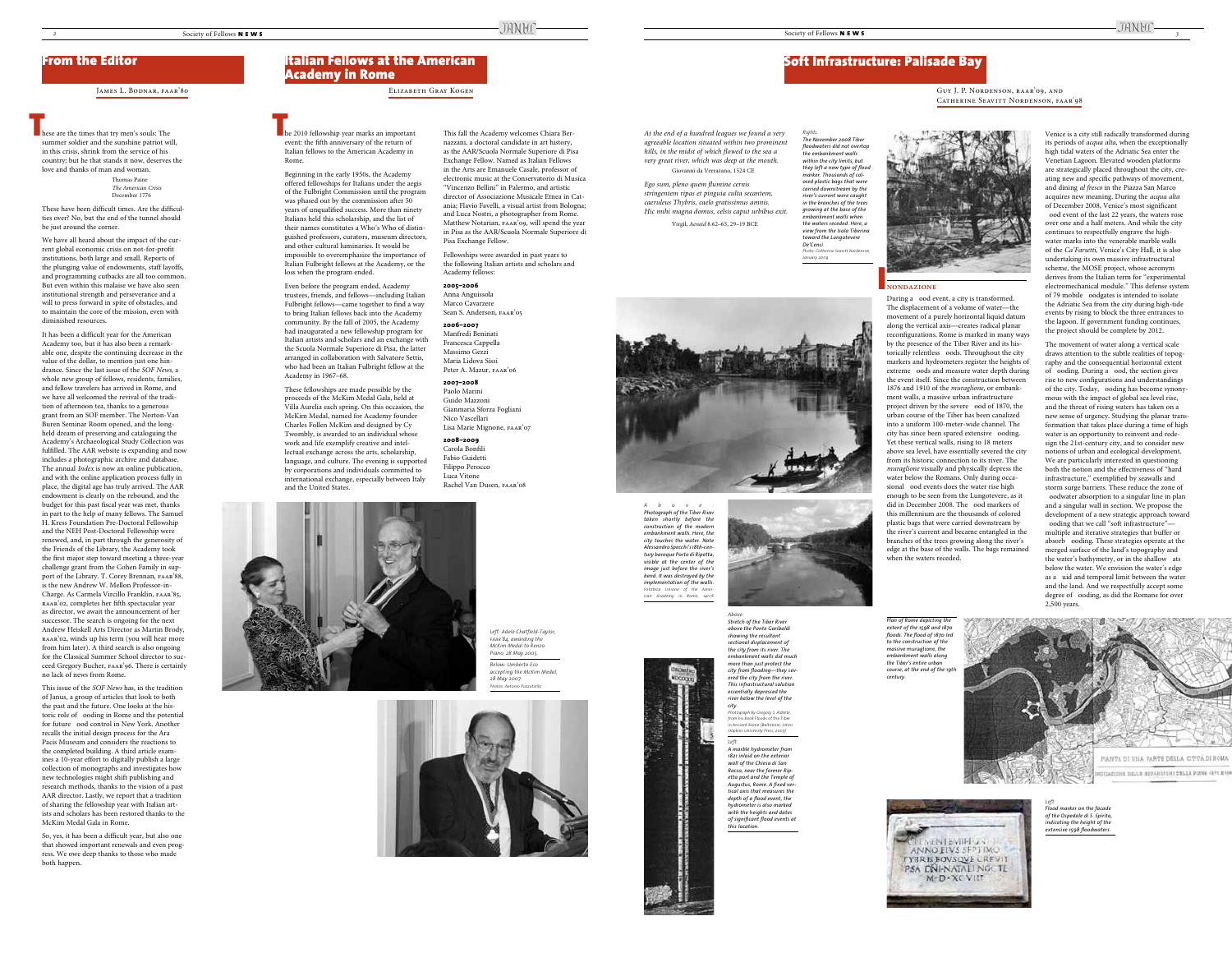

*Venice's Piazza San Marco with the Doges' Palace under the* acqua alta *of December 1, 2008. This was the city's most significant flood event in the last 22 years, with the waters rising five feet before beginning to recede. Photos: Andrea Pattaro/AFP/Getty Images*

> *On the Water: Palisade Bay* is a project funded by the 2007 Latrobe Prize, a biennial grant awarded by the College of Fellows of the American Institute of Architects for collaborative research. It ref ects the initiative of a group of engineers, architects, landscape architects, and planners, working together to imagine the transformation of the New York–New Jersey Upper Bay in the face of certain climate change. Our area of study is framed by the Bayonne Bridge at the western edge of the Kill Van Kull (the tidal strait separating Staten Island and Bayonne), the Holland Tunnel and the Manhattan Bridge at the north, and the Verrazano Narrows Bridge at the south. The surface area of the Upper Bay is approximately twenty square miles, measuring almost four miles across at its widest point. We chose the Upper Bay as the site for this proposal not only because of the massive impact that sea level rise and potential storm surge from hurricanes would have on this densely populated region, but also because of its potential to be transformed into an urban center for the region. This center would be based on shared ecological and physical boundaries, rather than the arbitrary lines of political districting. We imagine the Upper Bay as a kind of Central Park for the region, a re-centering of the city away from Manhattan to the boroughs and adjoining New Jersey counties. We envision the bay's potential as a common "ground," a figure that could be for the region what the Bacino di San Marco is for Venice—a meeting place and crossroads on the water.

The fuid boundary of our Palisade Bay proposal involves more than the invention of an adaptive strategy to address sea level rise and a protective approach to f ooding and storm surge. It is equally focused on the development of urban place, as well as enriching estuarine health, diversifying habitat, and transforming our understanding of water in the urban condition. The figure of the water of the Upper Bay might again be seen as f uid, entering the city, retreating, giving residents a sense of tidal variation and the transformations that might occur with controlled f ooding. We are developing ideas for both the fresh (rainwater and rivers) and the marine (saline and tidal) components of the estuarine mix, harnessing each for appropriate uses.

Yet sea level rise is just the static part of global warming's impact. The dynamic aspect derives from the depth and extent of f ooding produced by storm surges. Because of higher global and local water levels, it is likely that the frequency and extent of f ood damage due to severe storms—hurricanes and Nor'easters—will increase dramatically. What is currently considered the 100-year storm f ood will recur every 19 to 68 years, and the 500 year storm f ood may recur closer to every 100 years.<sup>2</sup> Furthermore, higher ocean temperatures could increase the frequency and severity of hurricanes and thus the chance of extreme storm surges.3 With a Category 3 hurricane, storm surge levels could reach up to 24 feet in the New York–New Jersey area.<sup>4</sup>

Sea level rise will affect infrastructures, environments, and coastal communities around the world. By 2050, it is likely that the mean sea level in the New York–New Jersey area will rise between six inches and two feet as a result of warming oceans. If the Greenland and Antarctic ice caps melt, the relative sea level in the area could rise three feet by  $2080$ .<sup>1</sup> Twenty million people live within 50 miles of the Upper Bay, and an increase of almost one million more residents is expected by 2030. In addition, the waters of the harbor itself are home to a rich but fragile estuarine ecosystem. Both the built and the natural elements of this tenuous relationship will be radically affected by global climate change and its consequences.

sustainable from an environmental, technical, and economic standpoint, and that also has the potential to improve the quality of urban life.

#### **Palisade Bay**

The word "palisade*"* frames the argument of our proposal for the Upper Bay of New York and New Jersey. The term refers to plant ecology at a cellular level (the palisade cell), geological formations (the palisade sill), and man-made fortifications (the palisade fence). "Palisade" derives from the Latin *palus,* meaning "stake*,*" and, by extension, "boundary*.*" The possibility of creating porous boundaries, across politically staked borders and along the edge of water and land, deeply influences this research and our design proposal.

We propose three adaptive strategies to transform the physical characteristics of the Upper Bay, reduce f ood risk from both sea level rise and storm surge, and challenge the balance of current development strategies among water, land, and shelter.

The hazards posed by climate change, sea level rise, and severe storm surges make this the time to transform

our coastal cities through adaptive design. The conventional response to f ooding, in recent history, has been hard engineering—fortifying the coastal infrastructure with seawalls and bulkheads to protect real estate, at the expense of natural tidal wetlands and ecosystems. This approach has been proven environmentally damaging, unsustainable, and often ineffective. The failure of levees and other coastal protection structures facing Hurricane Katrina in 2005 is a dramatic example of infrastructural inadequacy. A core premise of our research and proposal is the transformation of hard engineering practice into soft infrastructural development.

> <sup>1</sup> Vivien Gornitz, Stephen Couch, and Ellen K. Hartig, "Impacts of Sea Level Rise in the New York City Metropolitan Area," *Global and Planetary Change* 32 (2002) 72.

<sup>3</sup> The Intergovernmental Panel on Climate Change concluded that it is "likely" that tropical cyclones will be more intense in the future. See R. K. Pachauri and A. Reisinger, eds., *Climate Change 2007: Synthesis Report: Contribution of Working Groups I, II and III to the Fourth Assessment Report of the Intergovernmental Panel on Climate Change* (Geneva, Switzerland: IPCC, 2007) 47.

<sup>4</sup> Gornitz et al., "Impacts of Sea Level Rise," 66.

Significant research into the risks of climate change in the New York–New Jersey area has led to several proposed solutions to the problem—most notably a system of four storm surge barriers.<sup>5</sup> But the shortcomings of such conventional systems should provoke a comprehensive reconsideration of coastal planning. It is time to invent a new approach that is





- Create an archipelago of islands, shoals, and reefs in the Upper Bay to reduce the impact of storm-induced wave energy and improve the ecology of the estuarine environment. The bathymetrics of the bay will be modified, but current shipping channels will be maintained. We are exploring the possibility of harnessing the wind and waves to produce energy.
- Create a soft but resilient thickened coastline edge, combining tidal marshes, public parks, and finger piers and slips for recreation and possible development, and determine where to selectively place protective seawalls.
- Create flexible and democratic zoning formulae for coastal development that evolve in response to climate change and storm events to increase community welfare and resilience to natural disasters.

Together, these three strategies—on the water, on the coast, and in the coastal communities form a radical proposal to transform the Upper Bay into the Central Bay of the region. The Upper Bay has the potential to become an ecologically sound archipelago park, a place that will be for the New York–New Jersey region in the 21st century what Central Park was for Manhattan in the late 19th century.

#### **Edges, Flats, and Aquaculture**

A principal hypothesis of this research is that a softer shoreline—a more gradual transition from land to water—provides a more resilient edge, better able to contend with both sea level rise and increased storm surge f ooding. Transforming this edge—thickening it from the solid line of the seawall to the mucky width of tidal wetlands and restoring a fringe of piers and slips—is central to our proposal. This broadened edge would offer a buffer zone of breakwaters and relieving structures during storm surge and f ood events. This thickened edge, graded as a tidal wetland terrace, would also provide new habitat, improving the health of the estuarine ecosystem.



In addition to a transformation of the edge, we propose an intervention into the f ats. While maintaining active shipping channels, we would recover the shoals, anchorages, and oyster beds of the bay's original bathymetrics, particularly at the Jersey City and Red Hook shores. Our scheme for a matrix-like field of caisson islands—an archipelago of shoals, oyster beds, artificial barrier reefs, and low islands would transform the bathymetrics of the Upper Bay, acting as breakwaters and diminishing wave action and thus the extent of storm surge f ooding. In addition, this field would create a nature preserve on the water, diversifying habitat and enhancing the bay ecology.

Lastly, we envision the water of the Upper Bay as productive. We hope that when the rich ecosystem of the Upper Bay is brought back to health with these soft infrastructures, the bay will become a place teeming with life—not just the human population, but also mollusks, crustaceans, fish, birds, phytoplankton, marsh grasses, and plants. How can we use infrastructure to solve the issues of combined sewage overf ows, and potentially collect and filter storm water runoff to be used as freshwater irrigation for food crops along the thickened coastline margins? How can we use mollusks such as mussels and oysters to clean and filter the currently polluted waters, and perhaps ensure that the waters become so clean that they may once again support a thriving aquaculture? Might we harness the energy of the region's water and air with tidal and wind turbines, and perhaps create green biofuel from algae farms?

The Palisade Bay proposal seeks not merely to protect the New York–New Jersey region from sea level rise and storm surge f ooding, but also to re-conceptualize the relationship between adaptive infrastructure and ecology in the 21st-century waterfront city. It is an attempt to reconcile the relationship between stewardship of the environment and infrastructural development. With climate change as our catalyst, we aspire to develop a new and versatile system of coastal planning; to enrich the ecosystem, habitats, and health of the urban estuary; and to create new methods of making a vital urban place on the water.



Visit www.palisadebay.org.

*The Latrobe Prize, named for architect Benjamin Henry Latrobe, is awarded biennially by the AIA College of Fellows for collaborative research leading to significant advances in the profession of architecture. The 2007 Latrobe Prize was awarded to Guy Nordenson and Associates (GNA), Catherine Seavitt Studio (CSS), and Architecture Research Office (ARO). Guy Nordenson PE SE, professor of architecture and structural engineering at Princeton University's School of Architecture and partner at GNA, was the overall project director. Nordenson worked with Professor James Smith of Princeton University's Department of Civil and Environmental Engineering and with Michael Tantala to direct the engineering analyses and infrastructural design. CSS principal Catherine Seavitt AIA and ARO principal Adam Yarinsky FAIA oversaw the urban planning, architecture, and landscape design. Seavitt also provided the ecological analyses. Additional key team members included ARO principal Stephen Cassell AIA and GNA associates Lizzie Hodges and Marianne Koch.*

#### 2 Ibid. 85.

5 Malcolm J. Bowman et al., *Hydrologic Feasibility of Storm Surge Barriers to Protect the Metropolitan New York–New Jersey Region: Final Report to HydroQual, Inc.* (Stony Brook, NY: Marine Sciences Research Center, State University of New York, Stony Brook, March 2005).





*Below right: GIS-generated inundation analysis of the SLOSH (Sea, Lake, and Overland Surges from Hurricanes) model. Category 1 hurricanes are indicated in dark green, Category 2 in light green, Category 3 in orange, and Category 4 in red. Dataset by the NOAA National Hurricane Center.*

*Below far right: Preliminary Palisade Bay master plan design strategies for an adaptive intervention of wetlands, windmills, reefs, oyster beds, island fields, extended piers, detached piers, and extracted slips. Photos: ©2007 Latrobe Prize Team*



*Below left: GIS-generated bathymetric model of the Upper Bay. Deepest areas are indicated in green, shallowest areas in red. Note the deep Verrazano Narrows, the shallow Jersey Flats to the west, the Bay Ridge Flats to the east, and the straight dredged shipping channels cutting through the Jersey Flats.* 

*Below: GIS-generated inundation analysis of 100- and 500-year floodplains. The 100-year floodplain is indicated in yellow; the 500-year floodplain in red. Dataset by FEMA.*

*Far right:* 



## ON THE WATER

*A fringe of structured piers encircles lower Manhattan along the Hudson River and the East River, about 1931. This projective fringe has been embraced by the Palisade Bay master plan as a widened edge zone that would break wave energy and reduce flooding. Photo: Fairchild Aerial Surveys Inc.*

*Right:*

*An archipelago of caisson islands, seen from the* 

*Island. Middle right:*

*Jersey Flats. Far right:*

*Retired subway cars transformed into underwater reefs near Liberty State Park, Jersey City. Photos: ©2007 Latrobe Prize Team*

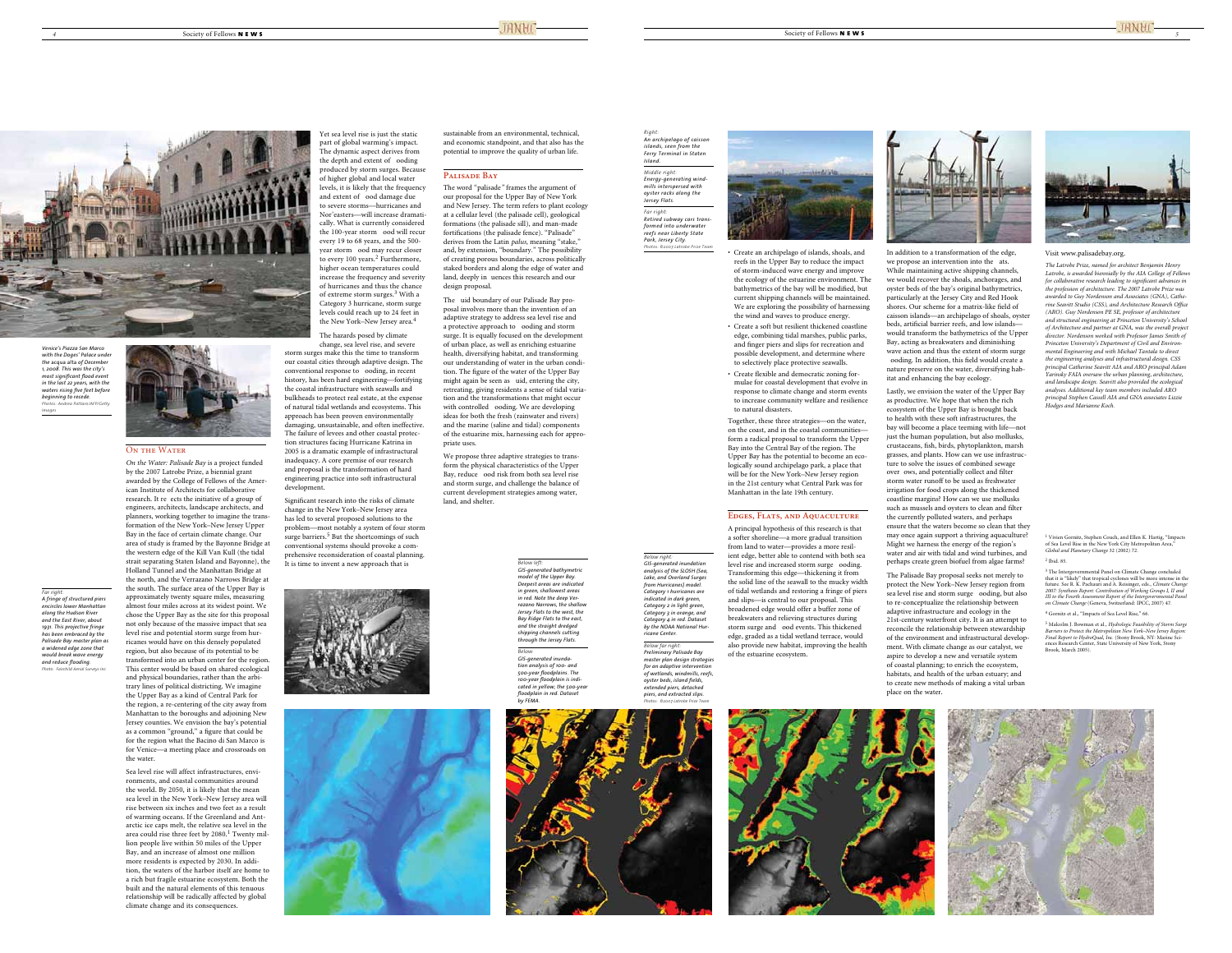## **1950s**

**Robert Bagg, faar'59,** published

*Horsegod: Collected Poems* (Universe, 2009) and *Euripides III: Hippolytos and Other Plays* (Oxford University Press, 2009). He is currently writing a critical biography of Richard Wilbur, FAAR'55, for which he was awarded an NEH "We the People" Fellowship.

## **1960s**

**Ron Binks, faar'62,** currently

professor of art at the University of Texas at San Antonio, participated in a two-person exhibition at REM Gallery in San Antonio in January 2009 and had a one-person exhibition entitled "Black Sites I" at Blue Star Contemporary Art Center in San Antonio in September.

**Thomas N. Larson, faar'64,** won the Tisbury Mural Competition for the 48' mural *Gateway to the Island,*  which he designed along with Anne Grandin of the GL Partnership. It was painted by students at Martha's Vineyard High School under their supervision.

**James Packer, faar'64,** undertook a third excavation in the Theater of Pompey in the courtyard of Palazzo Pio (entered from Via di Grotta Pinta, 19). **John Hopkins, faar'09,** assisted in the work, which ended at an 11th/12th-century stratum of broken white (Luna) marble fragments, showing that in this period the remains of the theater were gradually being broken up for later construction. In September 2009 James lectured on "The Architecture of the Roman Forum" at the Google Campus in Mountain View, CA. **Charles O. Perry, faar'64,** has switched from architecture to sculpture, turned 80, and produced several works, including one on an island off the Great Barrier Reef in Australia, one for a private residence in the Cotswolds in England, and one right here on the water in Nor-

walk, CT.

**Thomas L. Schumacher, faar'69, raar'91,** architect. Born 7 November 1941, died 15 July

2009. He was 68 years old. *"Italy, particularly in the north, provides the world's best examples of the problems of adapting the traditional city to industrialization. The* 



*Thomas Schumacher's groundbreaking analysis of Giuseppe Terragni's unbuilt 1938 project for a monument to the poet Dante, first published in 1985.*

*problems is necessary for future urbanization, especially in matters of urban form. We cannot rely on new concepts of urban form alone—they must be matched to existing conditions. Very little has been proposed by modern urbanists to tackle this problem, but if we are to get the most out of our existing environments, it is one of many problems that must be solved."*

–Thomas Schumacher, from his letter of January 1968 addressed to AAR Director Frank Brown, requesting a one-year renewal of his fellowship

#### **1970s**

**Dan Scully, faar'70,** won the 2009 AIA/New Hampshire's Clinton Sheerr Award for Architectural Excellence. In the last few years Scully/Architects has won six AIA/ NH Design Excellence and Merit awards, including the People's Choice Award. In the 2008 AIA/ Branding the American House Ideas Competition sponsored by Ford Motor Co., the firm won first place for the REACHome net-energy zero

design for a house/hybrid car combination.

**Alan Feltus, faar'72,** and his wife, Lani Irwin, are teaching at the Maryland Institute College of Art (MICA) for the 2009–10 academic year. Their two-person traveling exhibition begins in November 2009 at the University of Tulsa, going on to American University in Washington, DC, George Mason University in Virginia, Space 301 in Mobile, and SoFA Gallery in Bloomington.

**Peter Selz, raar'72,** in 2009 published "Gustav Klimt: A Vanished Golden Age" in *Gustav Klimt* (Seoul Arts Center, South Korea), a chapter in *Hans Burkhardt* (Art Ltd., Los Angeles), and a catalogue, *Richard Lindner* (George Krevsky Gallery, San Francisco).

**Innis Howe Shoemaker, faar'73,**  is currently the Audrey and William H. Helfand Senior Curator of Prints, Drawings, and Photographs at the Philadelphia Museum of Art.

*[Continued on page 10]*

n a bright, breezy Sunday morning back in **Compared to the countries of the couch of the couch of the couch,** watching a sailboat tack against the wind, back and forth down the East River. No small feat given the contrary tide, the narrow channel, and the walled and rocky shores. But the small boat was yar and handled with great skill, and she made her way steadily, if more slowly than the larger powerboats around her.

The phone rang. It was John D'Arms, calling from Rome. He was at the American Academy, as he usually was at that time of year, and after his personable greetings he informed us that he had just been talking to the Lavins: Marilyn  $(RAAR<sup>2</sup>79)$  and Irving  $(RAAR<sup>2</sup>72, <sup>2</sup>79)$ . John had been director of the Academy back in 1978/79, our fellowship year, and over the intervening years we had always kept in touch. More accurately, John had always made sure he knew what we were up to in both our scholarly and our publishing activities, taking the time at receptions to make introductions, inquire about our Italica Press, and inform us of his own activities*.*

It seems that he had a publishing problem, and the Lavins had suggested a solution. As John reminded us, for some time he had been president of the American Council of Learned Societies, based across the river almost within eyesight of our apartment. ACLS had recently received a \$3 million grant from The Andrew W. Mellon Foundation to investigate the possibility of digitally publishing a large collection of monographs from various university presses. The goal was both to "save the monograph" given the high costs of print, the dire finances of the university presses, and other factors such as declining readership—and to investigate how new technologies might shift publishing and research paradigms. It was to be a five-year grant, after which there was a good chance of renewal. Everything was in place: the partnership of presses, the libraries as both subscribers and advisors, the ACLS member societies that would nominate the titles, and the technology partner and platform at the University of Michigan Library. But one thing was missing because of a recent resignation: a director who might head up the effort.

We knew that John had had a long and intense interest in scholarly communication. Mary T. Boatwright, now professor of ancient history in the Department of Classical Studies at Duke University, was at the AAR when we were all in Rome. Tolly recalls: "In 1978, when I was a Michigan Associate at the American Academy in Rome (a position that John somehow arranged for Michigan graduate students while he was director of the AAR), John invited me to participate in a 'Round Table on the Gens Volusia.' This was an invitation I could not refuse, no matter how intimidated I was by the other participants, who were all heavy hitters, such as Silvio Panciera, Mario Torelli, and Filippo Coarelli. It was my first scholarly lecture, and in 1982 its transformation became my first scholarly publication. Over the years I have been struck ever more by John's active commitment to scholarship. He truly believed that scholarship could be best advanced by inclusive and open collaboration among scholars with varying interests and experience. And John was also remarkable not only for encouraging those starting out, like me, to join the discussion, but also for making possible those discussions through round tables and conferences, fellowships, and, later, e-books."

While at Michigan John's duties included oversight of the University of Michigan Press, then and now publisher of the *Memoirs of the American Academy in Rome*. Throughout the late 1980s and 1990s, many university presses had undergone the transition from a strictly inhouse organization devoted to the publication

the early 1990s this number had plummeted to about 500, and by the end of the decade had reached between 200 and 300 copies: the university presses were losing money out of the gate. Library budgets had been hit with equal force by the larger and larger fees being charged by commercial "aggregators" and distributors of journals—mostly in what the trade calls STM (science, technology, and medical) publishing, leaving scant and precious resources for acquisitions of print materials in the humanities. Of these funds more and more resources were being devoted to journal costs. There simply was not enough money to pay for the print monographs that the university presses were charged with publishing.

> A few items were left to us: f eshing out the business model, determining how best to apply that considerable sum of \$3 million to creating 85 new digital monographs and—as important—creating a cross-searchable ancillary

In addition, two forces within academia were joining to make the situation even more difficult for the university presses and those concerned with scholarly communication. The first was the increasing dependence by hiring, tenure, and promotion (HTP) committees on the monograph as the "coin of the realm" for peer review and evaluation of prospective and current humanities faculty. Few faculty committees could read all the works necessary to evaluate their colleagues. They therefore relied increasingly on the peer-review process within the university presses and on the considerable expertise of press acquisitions editors, many with PhD's and solid publications in their fields. This meant increasing pressure on the presses to support this peer-review system at a time when their revenues were rapidly declining and human resources and talents were stretched thin.

The second factor was the rapid expansion from the late 1970s on of the production of academic works ref ecting the "theoretical turn." No longer would monographs be expected to stand the test of time: now, with new theoretical frames sweeping across most fields in the humanities, the standard monograph could expect a shelf life of only several years before being displaced by another work, another method, another school of theory. The unlimited proliferation of competing monographs, declining budgets to purchase them, and increased pressure on the university presses to perform more and more peer review left the publishers in tight straits that only the great skill of their directors, many now from commercial presses, could navigate with safety.

Only months before John's call to us, Robert Darnton had published an article in the *New York Review of Books* (18 March 1999) that would crystallize the discussion about scholarly communication. "The New Age of the Book" evoked a "pyramid" of scholarship, interpretation, and popularization that rested affirmatively upon a digital base. It described a fundamentally new vision of scholarship, its production, and its social role; and it supported many important policy makers, including John, in their view that the time had come to go digital. But not all were convinced. In fact, most senior scholars remained skeptical; and most junior scholars, dreadfully in need of their first job and then promotion and tenure, were unwilling to take a chance on the new media.

As then-president of the American Historical Association, Darnton was able to encourage colleagues like John D'Arms and William Bowen, then-president of The Andrew W. Mellon Foundation, to provide the wherewithal to implement this vision. Darnton, Bowen, and D'Arms could also look to several digital projects that were then getting a lot of attention. Ed Ayres' *Valley of the Shadow* and Jerry McGann's evolving *Rossetti Archive* were demonstrating the multi-purpose, multi-audience nature of digital work. But such HTML websites were not crosssearchable and interoperable with others, thus



of faculty research to a more diverse, quasicommercial, or Harvard University Press, model that allowed them to assume a greater degree of autonomy, plan and meet their own editorial and budgetary goals, accept manuscripts from scholars at all universities, implement the allimportant peer-review system that guarantees the quality of submissions, and compete with other university and commercial presses in both scholarly and more popular subject areas. But under its director, Colin Day, Michigan's press avoided the more commercial aspects of the model and stressed its integral role in the university's scholarly mission. As dean, John also had a responsibility to ensure that the press kept to its mission. His position guaranteed that the press had a strong advocate within the university and could rely upon continued financial and political support.

Colin Day, now emeritus director of the University of Hong Kong Press, recalls: "I think John could see that a revolution in publishing was coming and that it made sense to use the resources of the ACLS to explore possibilities and to encourage people with a vision to meet, discuss and develop their vision into something practical. I think throughout his administrative career as head of department, dean and then at ACLS, his *modus operandi* was to pick bright people and give them room to do interesting things. He wasn't trying to push a particular view of the world, or if he was it was one that could loosely and not unkindly be described as academic elitism."

While on the phone from Rome, John described the new project director's general duties and emoluments and asked whether we might know of anyone we'd recommend for such a position. Without hesitation we both raised our hands across the telephone, and suggested that he might consider us: two scholars and print publishers from way back who had recently done quite a lot of experimenting with digital media and who might welcome the challenge of seeing such a project through. John's response was as immediate: "I thought as much. Well, I'll be back in New York at the end of the month. There are several candidates. Why don't you arrange to come over to the ACLS offices, and we'll talk over the details."

Within our first hour of conversation at the ACLS offices, we knew that this was going to be both interesting and challenging, for a variety of reasons. John remained a formidable presence, demanding, highly energetic, and convinced of his own vision, but willing to give his staff considerable leeway in implementing that vision. This presented our first challenge. We had been directors of our own small press for 15 years already. We had kept up on our scholarship, and we had a firm idea about how the two aspects of our lives should and did come together. Second, and as important, we always shared our responsibilities equally at Italica Press, though concentrating on different tasks, roles, and series. If John were to hire us, it would be one of those joint appointments still rare in academia. He contemplated the issue for a brief while, received our assurances of *coraggio*, and agreed to our request without further ado.

There would be other challenges along the way: the by-then acknowledged and dire condition of scholarly publishing, recently emerging from the era of "shoot from manuscript" and now nearing the end of the first bloom of "desktop" publishing; lowering print sales; escalating prices; the shrinking of the monograph's core market among university research libraries. Back in the 1980s, when we'd launched our own Italica Press, university presses could count on average sales of a scholarly monograph to reach about 2,000 copies—enough to penetrate an entire market, and to cover all acquisition, editorial, production, marketing, and distribution costs and still retain some "surplus." By

limiting their scholarly capacity to "talk" to one another; and they were expensive and individually created, hosted, and maintained. Scholarly communication must be uniform, predictable, and citable: the academic world depends upon standardized values of production, writing, and citation in order for scholarship to validate itself and to advance collectively.

John had a vision of his own for the digital monograph and offered it in many public fora. The new digital work must be fully searchable. It should include any number of ancillary features: digital notation, enlargeable images appearing in the book where they belonged—alongside the scholarly text—not restricted to a single gathering lost in the middle of a print book. The book itself could be of any length, determined by the content and not by a printing budget. Most especially, it must be cross-searchable with other related scholarly monographs, and be a work of the highest quality whose digital features would ref ect-not dictate-the scholarly content. Scholars, not technology, would direct the digital monograph.

John was clear that this new project was to focus on the monograph. It would attract senior scholars whose reputations and high-quality work would lead the charge and persuade younger colleagues to take on digital work. It would be an easy matter, John asserted, to "sign up" these figures. Handsome subventions from ACLS would help them complete their e-books. Meanwhile, John presented us with a working document—the approved grant proposal outlining the new project.

library of 500 "backlist" titles of proven quality for teaching and research. Other details were not as clear in John's mind: obtaining digital rights when no such rights yet existed, providing for office space, skilled staff, and production platforms, negotiating terms with the university presses that were charged with creating new content and providing ACLS with backlist, and negotiating contracts and terms with the 200 large U.S. research libraries that were to subscribe and sustain the ongoing operations of the project.

We were officially hired on 1 October 1999. Our experience in publishing, with many years in acquisitions, had forewarned us about offering large sums of money to authors who had not approached us with a clear-cut project in mind, much less a digital project of unknown form, content, and behavior. The university presses remained skeptical: a series of visits exchanging ideas and options—as publishers to publishers—finally persuaded the core group to cooperate, in return for the promise of f exibility and return. Instead of outright payments to authors or publishers, the model of traditional subvention publishing, we would instead reserve a good portion of the nowbudgeted grant to pay rights and materials fees to our partner university presses for completed e-books, thus guaranteeing a professional workf ow from acquisitions, through peer review, and on to editorial and production and helping the presses create a critical mass of digital works and develop a cadre of experienced, digitalminded editors.

The learned societies also had to be convinced that, in asking them to suggest titles for the backlist aggregation, we were not "creating canon," that dreaded term of the culture wars that still sent shock waves through the scholarly world. John seemed to understand this issue, but his constant and unwavering insistence on "quality" was often interpreted as a form of academic—and broader—elitism.

Throughout the fall of 1999 we finalized a business plan, with clear-cut goals and a newly aligned budget. Through sometimes intense debate on everything from budget to titles to authors to acquisition methods and goals to publisher payments and contracts and even the relative importance of the backlist and frontlist, John was ever ready to challenge and press, but always prepared to listen. He never acted unilaterally or precipitously in this regard. He created, and called upon the advice of, special committees of scholars, librarians, and pub-

lishers to give him and us guidance when issues appeared intractable. These expert committees included historians like David Kennedy and Robert Darnton; librarians like Carol Mandel, dean of libraries at NYU, Jim Neal, then dean of libraries at Hopkins and now at Columbia, and Ann Okerson at Yale; publishers like Bill Sisler, director of Harvard University Press, Colin Day at Michigan, and Niko Pfund, then director of NYU Press and now academic and trade publisher at Oxford; and John Monfasani (faar'71), executive director of the Renaissance Society of America. In these discussions D'Arms relied heavily on such friends and colleagues, even when their consensus opinion ran counter to his own. Throughout this process John made his colleagues our colleagues, and included us in his ever-expanding circle of collaborators in this new venture. Within six months he had decided that he was ready to concede control of the new ACLS History E-Book Project (HEB) to the two of us.

Progress was swift and remarkable. The HEB staff, first housed in offices at NYU Press, jelled quickly: the common challenge and fascination with the new world of digital publishing, combined with what seemed a limitless budget to experiment, and John's wise decision to allow us the distance we needed to incubate ideas and solutions, did indeed produce results. By the late summer of 2001, we had signed up a growing number of new XML titles from a variety of university presses, and the backlist was well on its way toward attaining a critical mass: the first 500 titles had been identified, cleared for rights, and were in the process of digitization. We were nearing the test of our first titles online.

At ACLS annual assemblies, at the meetings of constituent learned societies, and at special convocations, panels, and lectures devoted to the new digital world, John continued to press his vision and to tout HEB. The academic and library press began to give our progress constant coverage, and overtures to merge into other institutional projects had already begun. Our optimism matched the mood up on 45th Street as ACLS planned its move to new condo offices on 3rd Avenue: fresh space available at a reasonable cost after the recent demise of a dot-com.

It happened all at once: September 11 and news of John's illness, his surgery, recovery, and reappearance at ACLS, and then his death. With a young staff now wondering about the future of the project and their own roles within

## PUBLICATIONS, EXHIBITIONS, AWARDS, REMEMBRANCE

Eileen Gardiner and Ronald G. Musto, faar'79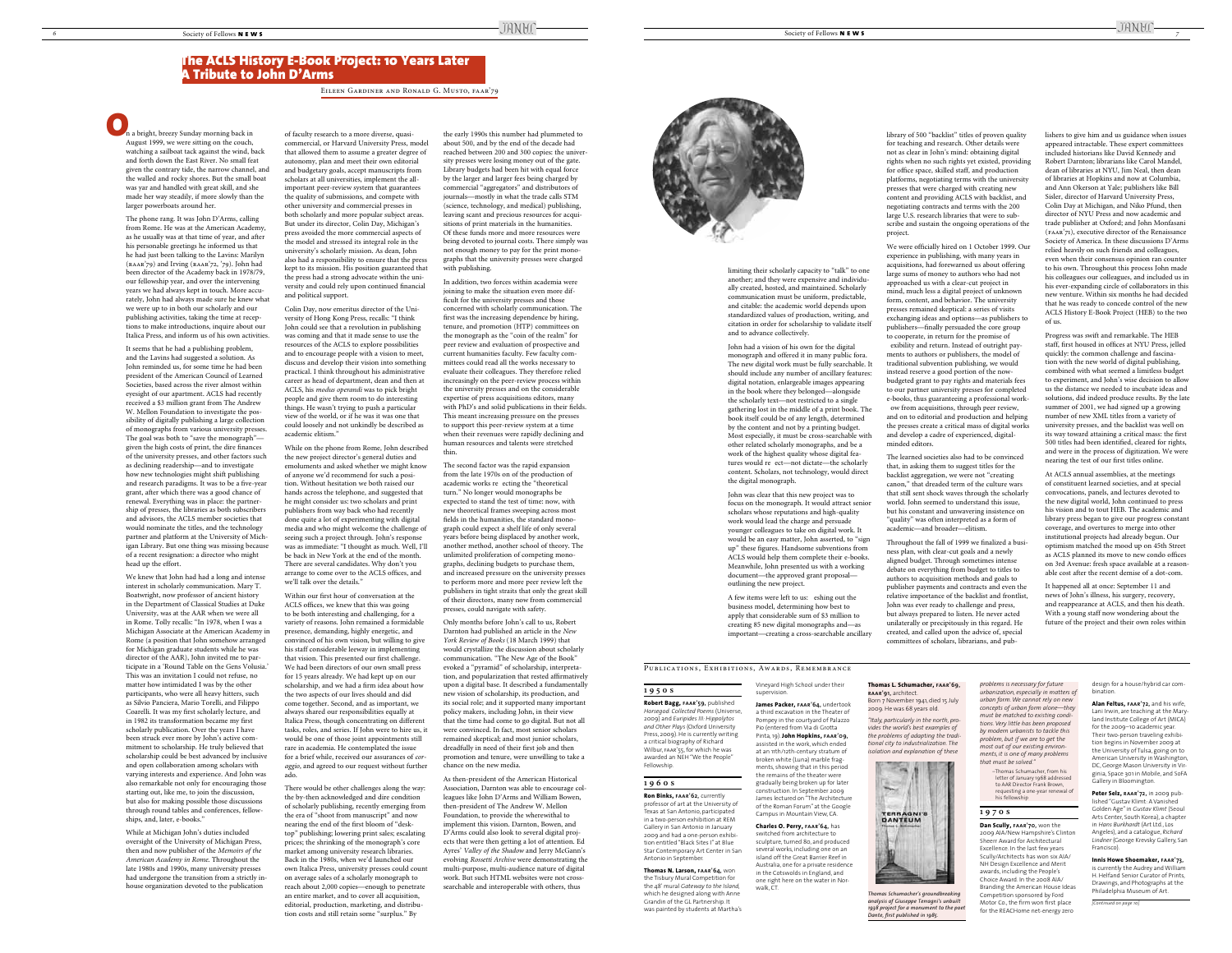Conducted by James Bodnar

John fell silent, his eyebrows raised in approbation. Two of John's works, *Romans on the Bay of Naples: A Social and Cultural Study of the Villas and Their Owners from 150 B.C. to A.D. 400* (Harvard University Press, 1970) and *Commerce and Social Standing in Ancient Rome* (Harvard University Press, 1981), are part of HEB's permanent online collection, chosen by scholars with John's own criterion: "they have withstood the test of time for their value in teaching and research." Teresa D'Arms has generously donated the royalty income from these titles back to ACLS.

Ten years later HEB, now ACLS Humanities E-Book, has expanded its mission to include all the humanistic disciplines and area studies. It has surpassed its original goals and subscriber base (now over 600 libraries with over 5 million potential readers) and is poised to begin a new phase, acting as a portal to the holdings of all its partner university presses, seeking new partnerships among learned societies, and continuing to improve its platform. But these are all quantifiable goals: few can argue with that degree of success. In fact, this September the Institute of Historical Research in London called HEB "one of the best—if not the best—electronically accessible sites in the humanities."1

Ten Octobers later. We're tempted to say that John would have seen all this and continued to give us his trust and lots of space to make our own successes and failures, but would insist on the quality of the work that we do and the reason that we do it. In the face of massive commercial power and reach that threaten to co-opt or make irrelevant the humanist endeavor and it resources, John would have continued to stress in public as in private that we offer what humanistic scholarship at its best always offers. In John's own words, the humanities possess a "noble purpose … in exploring … fundamental questions concerning human life and its meaning."<sup>2</sup>

But how has HEB fulfilled John's vision? How have we fulfilled our personal promise to John to see this through? How have our own vision and John's diverged? We'll never know the answer to that last question. John was prescient enough to realize that the world of scholarly communication was shifting rapidly; and had he still been here, he would have seen, and foreseen, many of the vast world-changing trends that are now upon us: Google; open-access; the monetization of digital content, including scholarly work; the re-emergence of hand-held e-book readers and their impact on scholarly infrastructures; the collapse of many other digital projects; the crisis among university presses; the decline of the tenure system that propels peer review, monograph publishing, and fellowship programs; the blending of old print formats in the face of digitization; and the ongoing merging of disciplinary interests and scholarship.

<sup>1</sup> Mark Herring, in *Reviews in History* (http://www.history.ac.uk/ reviews/paper/herringm2.html). Accessed 18 September 2009. 2 "Pressing Issues for a New Generation of Humanists," *Chronicle of Higher Education,* 2 July 1999, B6.

(faar'82) and Ginny Brown (faar'68) joined HEB in serious discussions over massive and more specialized digitization projects. As head of Virginia's Institute for Advanced Technology in the Humanities (IATH), Bernie Frischer (faar'76 and now AAR trustee) forged a crucial publishing alliance that has produced some of HEB's most important new work. John Clarke (raar'95 and ACLS board vice-president) has offered support and active collaboration on new projects. Ben Kohl (FAAR'71) offered us our first proposal, which—as the publishing fates would have it—has become our most recent, born digital achievement.

> **JB:** There's something about the AAR experience that cannot be taken away and expected to happen similarly somewhere else.

> **MB:** There is something unusual to this situation the fact that people are really in very close quarters a lot of the time.

**JB:** It can also be very intimate.

When John died, ACLS inherited many of the artifacts of his life at the AAR. Our own office at ACLS eventually inherited the charming 1980 watercolor of the McKim Meade & White building by architect Bill Turnbull (FAAR'80). A framed poster also now hangs outside the small conference room where we hold our weekly HEB staff meetings. It shows a painting of the Castello Aragonese di Baia and reads: "Sopritendenza per i Beni Archeologici delle Province di Napoli e Caserta / Museo Archeologico dei Campi Flegrei / Omaggio a J. H. D'Arms / Venerdì, 28 giugno 2002." It includes a roster of the most prestigious scholars working on the ancient Bay of Naples. John loved, and had done breakthrough research on, the Bay of Naples. One day, when we saw the *Barrington Atlas* spread across a coffee table in John's office opened to the map of ancient Puteoli, we noted that the Mustos hailed from modern Pozzuoli.



ACLS, and the move to new space imminent, we decided to make the break with NYU and invite our staff to new offices at ACLS.

The next few years at ACLS raced by. The project soon launched its first 500 titles, under budget and a year ahead of schedule. Successive waves of new backlist launches and XML frontlist followed in short order. Reports f owed to the ACLS board, the Mellon Foundation, our partners in the presses and among the learned societies. Our "e-pub" colleagues came and went, the free-f owing energy and cheek-by-jowl relationships of start-up days at NYU calming into the steady structures of an established organization with set roles and duties. HEB continued to grow and to adjust accordingly, becoming self-sufficient in 2005, garnering attention and a supportive constituency among scholars, presses, libraries, and learned societies.

> I'm now editing a proceedings volume from that. But the original motivation was to bring scholars here who study 20th-century American music because, in fact, historians of 20th-century America don't necessarily find their way here. I asked Carol Oja, from the Music Department at Harvard, Judith Tick from Northeastern University, and Vivian Perlis, who founded the Yale Oral History of American Music archive. Only Vivian had ever set foot here, and she only briefly. I also invited Andrea Olmstead, who knew the Academy well, since she had been here with her husband, Larry Bell. Andrea is also the scholar who has done the major work on the great American composer Roger Sessions, a fellow from the thirties. Don came also and Susan Narucki, a great soprano. Richard Trythall made a crucial contribution to this conference. He gathered together a group of Italian composers who had been very influenced by their experience with the Academy, especially in the sixties and seventies. I learned a great deal about how important the Academy had been for Italian composers at that time, in part because we had the first electronic synthesizer in Rome here—it was called the Synket. Richard and the fellows of that period had been very open to the community of composers here in Rome—and, decades later, one after another Roman composer expressed gratitude.

> **JB:** I was here in the late seventies with Art Kreiger. I can remember going to concerts with him to see his compositions performed by and for Italians. The Italians thrived on it.

**JB:** Tell me some of the things that have happened since you arrived as the Andrew Heiskell Arts Director.

John D'Arms was ever mindful of his connections with the American Academy in Rome, and the AAR has played a crucial role in HEB's development and continued success. The Lavins' advice and John Monfasani's early support were key. William Harris (RAAR '79, '83) lent his expertise and prestige to forming our earliest lists in history. In her capacity as president of the College Art Association, Nicola Courtright (faar'83) would offer essential support at crucial moments, as would Ron Witt (FAAR'97, raar'09) as president of the Renaissance Society of America, Gail Feigenbaum (faar'79) as associate director of programs at the Getty, and Bill Tronzo (FAAR'79) during his stay there. Caroline Bruzelius (faar'86, director emerita) was there at the right time and place. Jim Hankins

> **JB:** The whole notion of fellowship goes beyond one's year. You are actually joining the fellowship of the whole community, as you've suggested, that's been coming here—and we are now in our second century.

#### **James Bodnar:** When did you first visit the American Academy in Rome?

**JB:** We had very few opportunities along those lines when I was a fellow. We were isolated into our own activities, which were very internal in 1980.

**Martin Brody:** I first came to the Academy in 2001, as a resident, but of course I had known lots of composers who had come here over the years: Lee Hyla, John Harbison, Thomas Oboe Lee, Arthur Levering, David Rakowski, Yehudi Wyner—there have been many. Inevitably, our conversations would turn to the Academy, and I felt very envious of them for their experience here. Luckily, and I guess through the good graces of Bob Beaser and John Harbison, who were trustees, I was asked about coming to the Academy. So I got my chance to come here after all. I really was overwhelmed by that experience. I was here from October just to the beginning of the New Year. And what I loved about the Academy then, as now, was the incredibly stimulating experience of being in this community—the conversations and encounters that happen one after another so persistently and with such good spirit. I learned a tremendous amount, and the Academy became magnetically charged for me: it became a destination to which I always wanted to return.

> **MB:** Yes. I was here when Lester Little was director, and Linda Blumberg was the person in my role. Both of them were wonderful colleagues. I benefited enormously from everything that they were doing here. I had the good fortune to come back as the Andrew Heiskell Arts Director after Dana Prescott, who built such a strong foundation.

**JB:** I don't know if you're aware, but we made her an honorary member of the Society of Fellows.

**MB:** Yes, indeed, and the intense sociability produces all sorts of encounters—mostly benign, always stimulating. It helps that we are located in one of the most exciting places in the world. There's an incessant volatility and richness to the experience here. It seems that almost everyone takes away something very, very strong, and often life-changing.

I came back in 2004, to run a conference on the history of the Academy's music program. At the same time the pianist Donald Berman was also in the middle of a project, which has since come to fruition: *Americans in Rome*, a set of four CDs that



includes music from the very first years that the Academy offered the Rome Prize in music composition up to about 10 years ago. The recordings grew out of a series of concerts that Don had organized and performed in at Weill Hall in New York. He and I were old friends, and I had been cheerleading for the project and helping a little bit. Don had first come to the Academy to perform music by Arthur Levering, and after he got here, he became very interested in the music collection, and he tore through all of the music by fellows that was gathered in the library. He got very interested in the history of the fellowship and the role it had played in the development of music composition in the 20th century. I had been interested in this too. We had started out pursuing parallel tracks, but they began to intertwine. I developed the program for the 2004 conference that would bring American musicologists to the Academy to start thinking about the impact of the fellowship in musical composition.

**MB:** Art has done a lot of great work in the electronic medium. The strength of American composers in electronic music has often been very important for our Italian colleagues. The conference we held touched on many facets of the story of the Academy's role in the development of 20th-century American music and American international exchange.

Now, a few years later, I find myself back here in this new capacity. I have now finished a full year and a half here at the Academy. It seems like both a nanosecond and a lifetime, of course. Everything always seems temporally compressed in Rome, and this period of time has a great sense of compres-

sion to it. An enormous amount has happened. It's been very exciting.

**MB:** Well, this may seem a little abstract, but the symbol of Janus comes to mind. You're looking in one direction to create the kinds of sustainable structures that will actually help people to do their work, and at the same time you have to be completely open, spontaneous, and ready for almost everything to come up … and in fact everything does come up. It really does.

So, while remaining open to change, we are also looking for strong bonds with arts communities in Rome, in Italy, and in other destinations in Europe—and also to strengthen the relationship between the Academy and the life of the arts in the United States. The network of artists and scholars involved in the Academy and back at home is vast and extremely impressive. It's a network that should be very important to our current fellows, and it's probably the greatest asset of the institution.

**MB:** There is an intergenerational set of relationships, and not just with the living—a sense of historical connection that otherwise wouldn't have existed. At the same time, things are regenerating, changing all the time. One thing we've tried to gauge: who are currently our most engaged and exciting colleagues in the city? How can we produce very close relationships between them and the fellows and the entire residential community here by using our programs as a meeting place, and also as a way to encourage enduring relationships?

**MB:** It's interesting that you say that it was very internal when you were here as a fellow. When I was a resident, I felt that that had already changed to a certain degree. I hope we can take another step now.

**JB:** Lester Little was director at that time.

**MB:** I did know that Dana had been made an honorary member. Dana knows Rome so well, in ways that I do not. This is an interesting challenge and opportunity. I come here almost like an ethnographer rather than a citizen, a situation that has its

*Above: McKim Meade & White building, watercolor by William Turnbull (faar'80). Right: Poster for Museo Archeologico dei Campi Flegrei / Omaggio a J. H. D'Arms / Venerdì, 28 giugno 2002. Photos: Eileen Gardiner (courtesy ACLS)*

mineo archeologico dei campi flegrei castello aragonese di baia

omaggio a J.H. D'ARMS renerdì, 28 giugno 2002



*Below and right: Works by Ursula Emery McClure, faar'09, and Michael A. McClure, faar'09, recipients of the Arnold W. Brunner Rome Prize. Open Studio photos: Joel Katz*

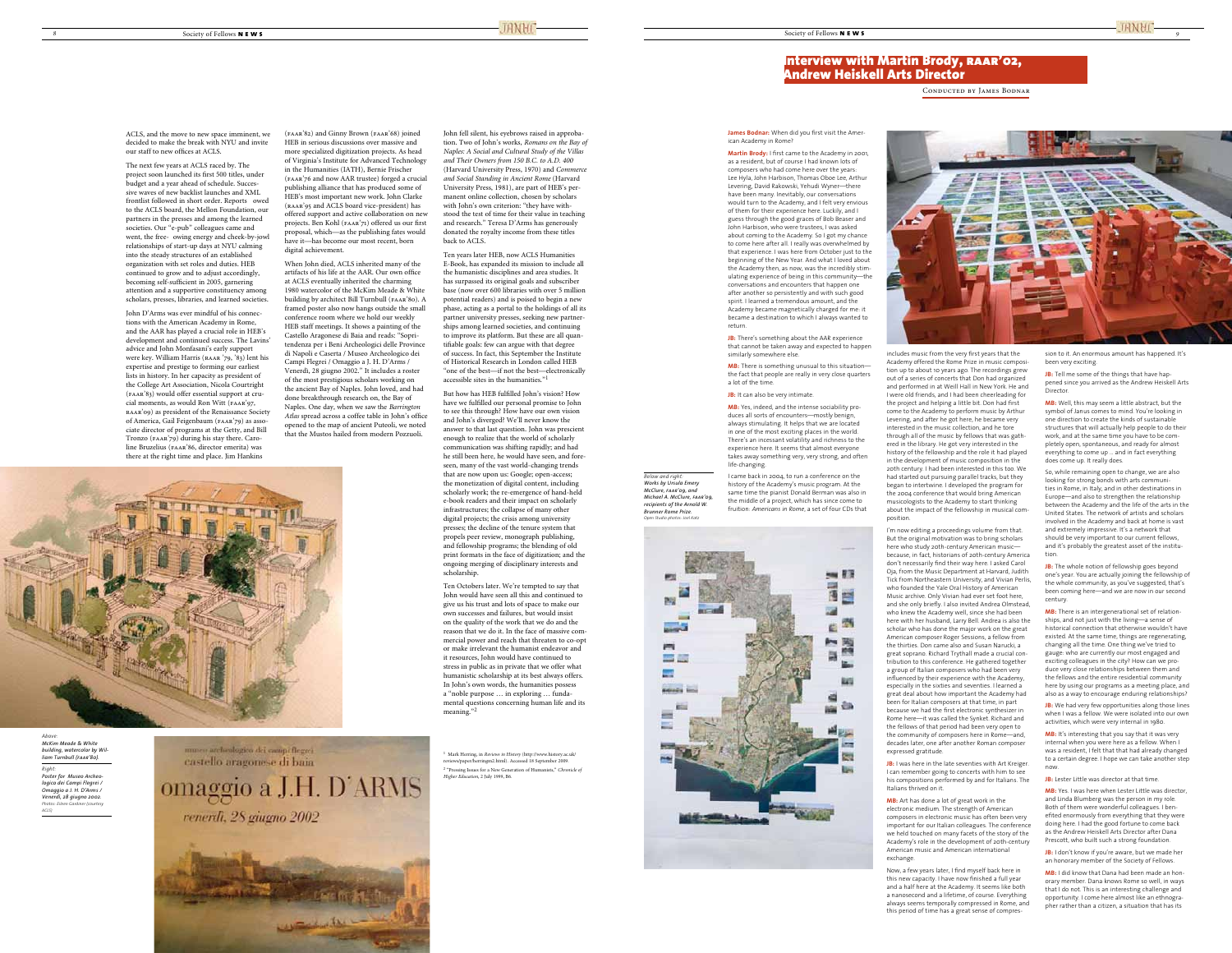#### **Robert Strini, faar'73,** had an exhibition of his work in Harrisonburg, VA, in October 2009. Recent exhibitions of works by

**Steve Linn, faar'76,** include "Blown Away" at the Flint Institute of Arts in Flint, MI, and the 37th International Glass Invitational Awards Exhibition at Habatat Gallery in Royal Oak. His work has been included in two recent publications: *Contemporary Kiln Formed Glass* by Keith Cummings and *Glass Wonders*  by Danijela Kracun.

**Caren Canier, faar'78,** had a solo exhibition, "Babbo ti amiamo," at Civitella Ranieri Gallery in Umbertide (PG) in August.

**Peter G. Rolland, faar '78,** has been appointed to the U.S. Department of State's Architect's Selection Committee and Design Competition Jury for the new U.S. embassy in London.

**Caroline Constant, faar'79,** spent last year as a fellow at the Institute for the Humanities, University of Michigan, where she completed a book manuscript tentatively entitled "The Modern Architectural Landscape." She has been professor of architecture at Michigan since 2001.

*Dreams and Experience in Classical Antiquity* by **William Harris, faar'79,** was published by Harvard University Press in June.

**1980s Ramsay MacMullen, raar'80,**  spoke at the 100th anniversary

celebration of the Pontificio Istituto Biblico on the subject of his latest book, *The Second Church: Popular Christianity A.D. 200–400* (Brill, 2009). **Patrick J. Quinn, faar'80,** is currently associate editor for the Modern Christian section of the

forthcoming *Cambridge World History of Religious Architecture,* edited by Richard Etlin. He chaired the 2009 New England Awards Jury of the American Institute of Architects.

The newest work by **Stephen** 

**Jaffe, faar'81,** *Cithera mea (Evocations): Spanish Music Notebook for Orchestra,* was premiered last season by the North Carolina Symphony. The work was composed in connection with the exhibition "From El Greco to Velasquez: Art during the Reign of Philip III."

**Stephen Kieran, faar'81,** and

**James Timberlake, faar'83,** celebrate the 25th anniversary of their architecture firm, KieranTimberlake, in 2009. They are recipients of the 2009 Wyck-Strickland Award, given by the Wyck Association to honor individuals who have made a significant contribution to the cultural life of the Philadelphia region. Kieran and Timberlake are currently working on two new books and, among other projects around the country, are engaged in a competition to design the new U.S. embassy in London.

**Melissa Meyer, faar'81,** completed *Art at Lincoln Center: The Public Art and List Print and Poster Collections,*  a catalogue raisonné published by Wiley Books.

**Rose Mary Sheldon, raar'81,** has

published her fifth book, *Rome's* 

*Wars with Parthia: Blood in the Sand*  (Vallentine-Mitchell, 2009). Poet **Edward Field, faar'82,** and

Dutch trumpet and flugelhorn player Ack Van Rooyen appeared in a program of music and poetry from the CD of their work *Standing Up Together* on 20 November at the Westbeth Community Center, New York City.

**Eric Frank, faar'82,** is beginning his fifth year as dean of the college and vice president for academic affairs at Occidental College in Los Angeles.

**Earl Staley, faar'82,** had an exhi-

bition at M2 Gallery in Houston in February 2009 and another at Webster Enterprises in Santa Fe in August 2009.

**Paul Steinberg, faar'82,** recently

designed sets for *Peter Grimes* at the English National Opera and for *Ercole amante* at the Netherlands National Opera. The latter opera was written by Francesco Cavalli for the wedding of Louis IV. Current productions include *Don Giovanni*  at the New York City Opera and *The Girl of the Golden West* in Oslo, both opening in November; *Il Turco in Italia* for the Staatsoper Berlin (December); and *Die Meistersinger*  for the Welsh National Opera (June 2010).

*Trompe de l'oeil,* the most recent work by **William Neil, faar'83,** was premiered in concert at the Minnesota Marine Art Museum on 11 October. The piece is a setting of a poem by Elizabeth Oness and features digital images and acoustics with baritone, clarinet, concertina,

#### and cello. See http://duisigh.thecomposerstudio.com.

**Mark Strand, raar'83,** won the Gold Medal for Poetry from the American Academy of Arts and Letters, awarded once every six years.

**Gary Radke, faar'84,** is Dean's Professor of the Humanities at Syracuse University, where he was awarded the 2009 Chancellor's Citation for Engaging the World. In 2008 he served as scholarly adviser for "Michelangelo, the Man and the Myth" at the SUArt Galleries on campus and at the University's Palitz Gallery in Manhattan. This fall he curated an international loan exhibition focusing on Leonardo da Vinci and the art of sculpture (High Museum of Art, Atlanta, 6 October 2009–21 February 2010; J. Paul Getty Museum, Los Angeles, 23 March– 20 June 2010). He is also the curatorial advisor for"Michelangelo Public and Private: Drawings and Other Treasures from the Casa Buonarroti" (Seattle Art Museum, 15 October 2009–31 January 2010).

**Pamela Starr, faar'84,** has been elected to a second term as secretary of the American Musicological Society.

**Elfriede Regina Knauer, raar'85,**  recently published *Coats, Queens, and Cormorants: Selected Studies in Cultural Contact between East and West* (Akanthus, 2009).

**Eve D'Ambra, faar'86, raar'05,**  has been appointed to the Agnes Rindge Claflin Professorship of the History of Art at Vassar College.

**Tom Kelly, faar'86, raar'02,**  AAR trustee, was honored at a conference at Harvard University in October 2009.

#### **Franc Palaia, faar'86,** was

included in several recent exhibitions, including the Samuel Dorsky Museum of Art, SUNY–New Paltz, the Kingston Sculpture Biennial in Kingston, NY, the Carl Van Brunt Gallery in Beacon, NY, and a solo show at the Westport Arts Center in Connecticut. In September 2009 he curated "Bridges and the Span of Time," a group exhibition of 50 artists at G.A.S. Gallery in Poughkeepsie, part of the Hudson Valley Quadricentennial. He received two commissions for public art works, a mural and a sculpture, from the Ulster County Transit Center in Kingston and was invited to participate in the opening ceremonies for the Walkway Over the Hudson, the world's longest pedestrian bridge. Franc continues to produce and host *Arts Focus* for Time Warner cable, a 30-minute program on the visual arts in the Hudson Valley.

**Carole Paul, faar'86,** recently published *The Borghese Collections and the Display of Art in the Age of the Grand Tour* (Ashgate, 2008).

**Joanna Woods-Marsden, faar'87,**  has been appointed visiting professor at Villa I Tatti, the Harvard University Center for Italian Renaissance Studies in Florence, for the 2009 fall semester.

**JB:** What you are talking about is like the structure of a piece of music.

> **Thomas Silva, faar'89,** with his firm Thomas Silva Architects in San Francisco, has been selected by Herzog & de Meuron to serve as the associate architect for two projects in Northern California.

#### **1990s**

**Jim Mobberley, faar'90,** spent six weeks as a fellow at the Civitella Ranieri Center in Umbria during June and July 2009.

**Janis Bell, faar'91,** won first prize in the ME/CFS Knowledge Center story contest.

**Barbette Stanley Spaeth,** the Broneer Fellow in Classical Studies/ Athens (1991), was elected president of the Society for Ancient Mediterranean Religions and also president of the Alumni/ae Association of the American School of Classical Studies at Athens.

**J. Clayton Fant, faar'92,** last year was a visiting fellow at All Souls College, Oxford, and fellow of the National Humanities Center in North Carolina. He is working on a book project entitled "Marble and the Caesars."

#### **Stephen Hartke, faar'92,**

was inducted as a member of the American Academy of Arts and Letters. Earlier this year *The Horse with the Lavender Eye,* a CD of chamber and piano works performed by Xak Bjerken, Richard Faria, Ellen Jewett, and the Los Angeles Piano Quartet, was released on Chandos.

**Janet Zweig, faar'92,** is currently working on public art commissions in Seattle, Pittsburgh, Milwaukee, Orlando, Queens, and Santa Monica. She was featured in an article by Patricia Phillips in the April 2009 issue of *Sculpture.*

**JB:** I always think of this issue, especially in relation to the Academy, which does not have the infrastructure of, say, the large institutions, like museums and universities. It comes back to the whole notion of what can be achieved using various levels of technological sophistication, and what effect it has on content, if any.

> **John R. Clarke, raar'95,** worked during the spring and summer of 2009 on the Oplontis Project (www. oplontisproject.org), a collaboration between the Soprintendenza

Archeologica di Pompei and the University of Texas at Austin aimed at producing a full publication of Villa A ("of Poppaea") at Torre Annunziata, Italy.

**Katherine L. Jansen, faar'95,** has published *Medieval Italy: Texts in Translation* (University of Pennsylvania, 2009), a volume of translated teaching texts. It was co-edited with **Joanna Drell, faar'01,** and Frances Andrews. Contributors include numerous other AAR fellows. Also recently published was "The Word and Its Diffusion" in *The Cambridge History of Christianity,* vol. 4: *Christianity in Western Europe c. 1100–c. 1500,* edited by Miri Rubin and Walter Simons (Cambridge University Press, 2009).

**Maria Saffiotti Dale, faar'96,** has exhibited at the Chazen Museum of Art at the University of Wisconsin-Madison a selection of recently donated Italian Old Master drawings from the collection of **Joseph F. McCrindle** (1923–2008), former AAR trustee.

A paperback edition of *Imperial City: Rome, Romans, and Napoleon* by **Susan Vandiver Nicassio, faar'96,**  has been published by the University of Chicago Press. The hardback edition (Ravenhall Press, 2007) was launched at the Academy Susan professor of history and Cheryl C. Burguieres Professor of Humanities at the University of Louisiana at Lafayette, appeared on CNN's *Bookmark* in September 2009 to talk about the book and the joys and sorrows of Napoleon's attempt to modernize and improve the city of Rome.

*[Continued on page 12]*

**MB:** I hadn't thought about that, but I think you're right. Creating a sense of flow and an evolving structure is the way I do think about this, and that of course is the way one thinks about writing a piece of music. I suppose that, for me, my work at the Academy is substituting for composing for a while.

Maybe I should say a couple of words about the music program. Music, of course, is the thing I can work on in the most reflexive, intuitive way. It's what I've been doing for the last three decades professionally, and here the opportunities have seemed very great, almost immediately. When I arrived in January of 2008, there was a plan afoot at the Auditorium Parco della Musica to develop a consortium of some of the foreign academies with the contemporary music program at the Musica per Roma. One of the curators for contemporary music there, Oscar Pizzo, has become a very good friend. He's a pianist in the contemporary music ensemble Alter Ego, which is one of the most exciting ensembles in Rome. We have been coordinating with their schedule of concerts at the Auditorium, so when they bring in a major American figure (for example, Steve Reich), we do some programming here. Reich had never been to the Academy before, and thanks to Mona and the kitchen, we also had quite a wonderful lunch for him after a two-hour discussion at the Villa Aurelia, attended by Roman composers, critics, and a large group of fellows and other members of the community. We're also collaborating with Contemporanea, the contemporary music wing of Musica per Roma, in various ways. We produced a concert to honor the 70th birthday of Alvin Curran, an American composer who has been in Rome for about four decades. Some of the top players are coming and playing for free for us because they love Alvin and feel a connection with the Academy. Contemporanea also put on a concert of music of the composers from various foreign academies in Rome this May. Both Kurt Rohde and Keeril Makan had performances last spring at the Auditorium, which is great.

and it drew numerous people from the museum world here, the gallery world, and the critical world. Some of the artists who were featured in films also came, including the great Jannis Kounellis. It was meant to be both a gallery opening and a crash course in the Roman and Italian art scene.

After that, we turned the gallery over to the fellows themselves. David Humphrey and Jeff Williams curated a very imaginative tripartite show, some of which was documented on the SOF blog. We were interested in this case in opening the door of the gallery, to have it available to members of the community to stop in casually and get a sense of the energy and variety of work being produced in the studios. The gallery became a space of experimentation, but David and Jeff also fashioned a nice conceptual framework.

There was meant to be a sequence here, a movement from introducing artists of Rome to the fellows to an intertwining of the two, and then to a more focused presentation of the fellows' work. So we also produced an exhibition curated by Francesco Stocchi, a very imaginative Roman curator. This involved about a dozen artists and the inevitable Janus theme: a doubling inside the art works themselves, which incorporated some sort of reflective image, either in themselves or in relationship to an image from the past. The final exhibition of the year focused on the fellows, and it was curated by Cecilia Canziani.

I have to laugh, though, because for the most part I have spoken so far about just a few of the issues that involve only four of our 16 arts fellows. And of course we don't really think of the arts and humanities fellows as being sequestered from each other either. In any event, the emphasis in the gallery has been on process.

It looks like the Academy/Auditorium relationship is sturdy and will continue into the future. Another exciting collaboration we're working on is with the Scharoun Ensemble of the Berlin Philharmonic. The Scharoun Ensemble, which is named after the architect who designed the magnificent Philharmonie, the concert hall of the Berlin Philharmonic, is a chamber ensemble of eight players. They came last March and performed three fabulous concerts at the Villa Aurelia, two of which featured our two composers, and the third the composer who was the fellow at the American Academy in Berlin. This really evolved out of our realizing that the Scharoun Ensemble had an arrangement with the American Academy in Berlin to play the music of the fellow there. Coincidentally, Peter Riegelbauer, who is the organizer of the Scharoun Ensemble, was also already thinking about developing a relationship with the Rome Academy to complement their connection with the Berlin Academy. So this came together. Each concert paired one of the three fellows from Rome and Berlin and a relevant senior figure of modern music. Keeril Makan, the Luciano Berio Fellow, was paired with music by Berio. Similarly, the music of Kurt Rohde, the Elliott Carter Fellow, was paired with music by Carter. There was some Beethoven, Schubert, and Brahms too. The Scharoun Ensemble also repeated the music of the three fellows in a concert in Berlin in May. This is very important—to link to other European cities.

We are planning on another sequence of concerts with the Scharoun Ensemble this spring.

We also launched the first online *Index* of the School of Fine Arts last spring. It lives now on the AAR website. The *Index* has become a much richer document. You can hear music by the composers, see short filmed interviews with several fellows, and so forth.

It's very stimulating to think about supporting what the architects are doing here, and the landscape architects too. The great tradition of drawing and sketching in the city lives on very strongly, but our fellows also come with ideas that involve

technology, new forms of measurement and representation, imaging processes, printing capacities, and so forth. We've got a lot of interesting challenges, but they're also very exciting challenges.

**MB:** Right. There's the splendid analogue technology of the pencil. Then there is everything that is involved in digital data collection and manipulation, and a lot of things in between. Being here, I have had a lot of interesting conversations about how artists work when they are taken out of their normal contexts and don't have the support structures, the technological apparatus and milieu, to which they are accustomed. There are pluses and minuses. Obviously we can't replicate what you'd have in a big institution; obviously we're not going to do that.

Talking about this actually makes me think also about another initiative that we've got going, which is a task force for the arts, a combination of trustees in the School of Fine Arts and some very experienced arts practitioners and administrators, some of whom don't yet know the Academy well, who can see things freshly. We are thinking together about some paths for the future, to provide what Adele Chatfield-Taylor (faar'84) refers to as grooves for the program. This kind of imagery makes me think again of the basic challenge: how to keep things flowing but not too amorphous how to produce channels and yet keep the pressure of the flow of ideas strong enough to spill over the grooves.

The task force has had a series of open-ended and quite free-form conversations, and we are now drafting recommendations, not meant to be too prescriptive but to suggest some goals, directions, and ways of thinking. I also hope that this

discussion radiates to a larger group. The Society of Fellows is a great asset. I can't say that I've been involved with any organization where people are so enfranchised, where it seems so important to them.

I've yet to meet anyone here who wasn't superinteresting. You're simply overwhelmed with ideas all the time here. It's something you can seek out in life, but it's humbling when it actually happens to be actually overwhelmed with ideas. As for our current discussions about the future of our arts programs, the more our constituency, in the broader sense, can be involved, the better off we'll be.



pluses and minuses, but I hope on the plus side that it means I might have a fresh eye. To forge strong relationships that benefit individuals as well as the institution is a challenge, whether one is new or old to an environment, and it works rather differently in the different disciplines. Right away when I got here, my colleague in the Programs office, Lexi Eberspacher, had started to organize a very effective three-part exhibition with the curator Lorenzo Benedetti. This was called "Beware of the Wolf." It was a very successful set of exhibitions that combined artists from the Academy with their Roman counterparts. It created a lot of buzz in the community and got a nice review in *Art in America* 

too. It also created some ties between the fellows and their Italian counterparts. For example, the Roman artist Flavio De Marco incorporated a little bit of an image of Lisa Sanditz, a wonderful painter. There were all sorts of interesting relationships that developed then between the fellows and the "fellow travelers" who were in the show and their colleagues, strong artists from the Roman scene who were well regarded and well known here. This created a nice stir with curators and critics in Rome, and brought a lot of people here. I know that some of those relationships are continuing.

**JB:** It is interesting that you are the first arts director to have a music background. Are you comfortable dealing with the visual artists in terms of setting a direction or helping them move forward?

**MB:** You're bringing up the scariest thing about this job. I really have to say that no one is qualified to do this job, and I think the first thing that it's important to do is to acknowledge that and bring some humility to the undertaking. Nominally, we have seven art fields, but in fact all of those really proliferate far beyond seven disciplines. There are enormous differences between the different kinds of work that people do, the different kinds of technological support that might be involved, different aesthetics and ideologies. It's great but scary. Doing this would be a lot scarier, though, were it not for the fact that I have such wonderful people to work with. I already mentioned Lexi Eberspacher, and I also really have to mention Roberto Caracciolo, who is now the visual-arts liaison. Roberto is a Roman artist who has lived much of his life here. He is pt only just a brilliant person and an incredib thoughtful and articulate artist, but also someone who has Rome in his DNA and who knows the city and the art scene here intimately. And we all depend on Anne Coulson, a magician who seems to be able to make the impossible happen. I need to mention Richard Trythall again, too—a composer who has been associated with the Academy for several decades now. I have the good fortune to be able to learn from my colleagues. I really see everything that we're doing here, both in terms of the staff and in terms of our relationship to the scene in Rome, as collaborative.

Last year, we thought of our exhibitions very much in terms of process—works in progress. We began the year with an exhibition that was called "Welcome," curated by Raffaele Gavarro. It was really co-curated, though unofficially, by Roberto Caracciolo. In addition to a series of films about contemporary Italian artists, the exhibition included works by artists from four of the foreign academies,



*Work by Matthew Hural, faar'09, recipient of the Arnold W. Brunner Rome Prize.*

*Marie Lorenz, faar'09, the Joseph H. Hazen Rome Prize Fellow, in her studio with William B. Hart, chair of the AAR Board of Trustees.*



#### Publications, Exhibitions, Awards, Remembrance *[Continued from page 7]*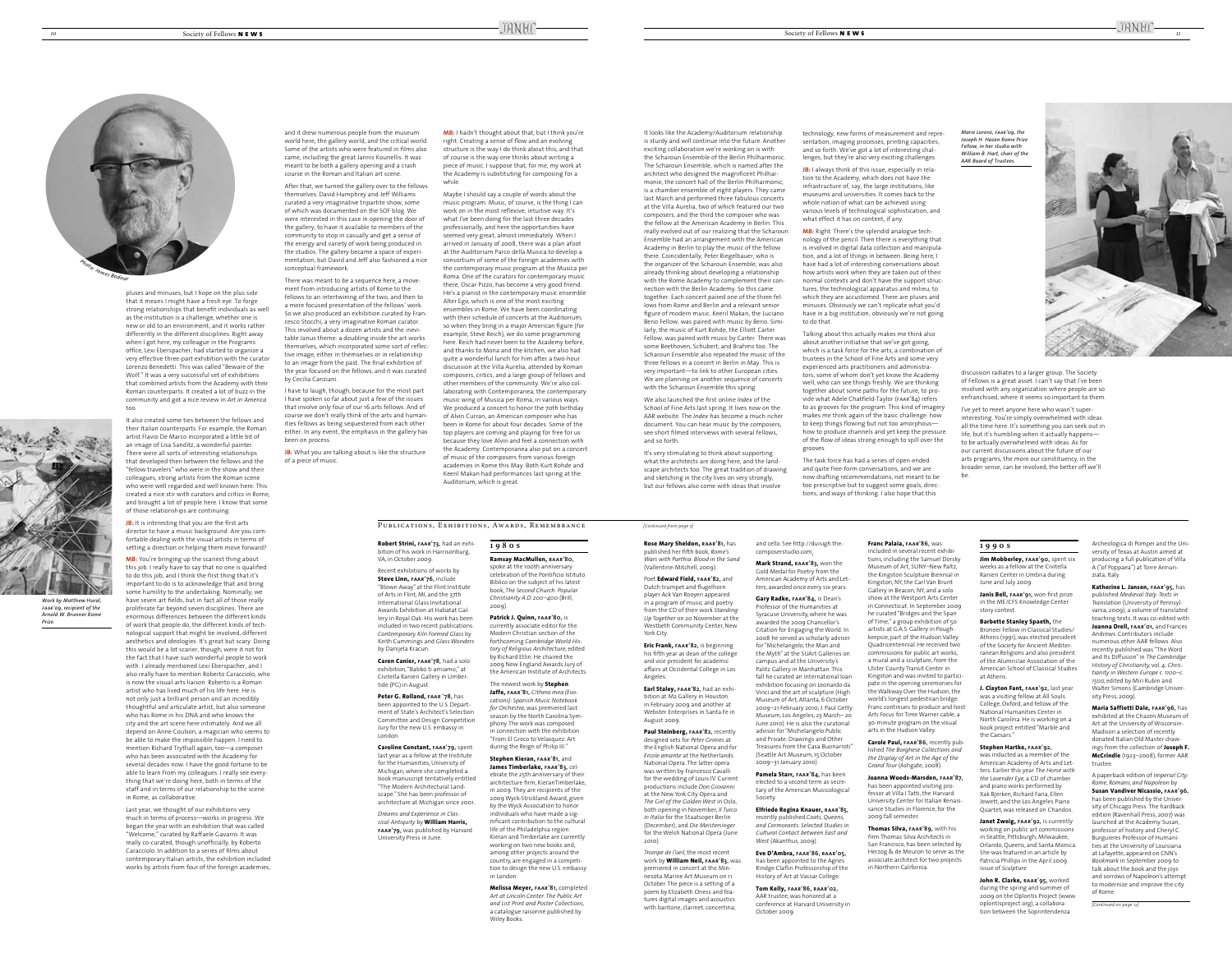*Roman Manliness: Virtus and the Roman Republic* by **Myles McDonnell, faar'98,** has come out in paperback (Cambridge University Press, 2009).

#### **2000s**

**Alice Boccia Paterakis, faar'00,** is the director of conservation of the Kaman-Kalehoyuk Excavation for the Japanese Institute of Anatolian Archaeology.

**Dara Friedman, faar'01,** will be presenting *Musical* at the Museum of Modern Art's Roy and Niuta Titus Theater 2 as part of the Modern Mondays series. A 50-minute film commissioned by the Public Art Fund, it consists of 60 orchestrated singing performances that took place on the streets of midtown Manhattan in the fall of 2007.

**Pierre Jalbert, faar'01,** recently released two CDs: one by the Los Angeles Chamber Orchestra featuring *Chamber Symphony* (Yarlung Records), and another by the Pittsburgh New Music Ensemble

featuring *Visual Abstract* (New Dynamic Records). In addition there were two premieres this past summer: a new multimedia work for the Pittsburgh New Music Ensemble entitled *L'œil écoute* ("The Eye Listens"), a collaboration with Montreal visual artist Jean Detheux for film with live music, and *Piano Sonata,* premiered in Houston by Brian Connelly.

**Ann Marie Yasin, faar'01,** has been promoted to associate professor of classics and art history at the University of Southern California. Her *Saints and Church Spaces in the Late Antique Mediterranean: Architecture, Cult, and Community*  was published in October by Cambridge University Press.

**Shimon Attie, faar'02,** was awarded a Guggenheim Fellowship for 2008–09 and recently had solo exhibitions at the Jack Shainman Gallery in New York City, the de Young Museum of Fine Arts in San Francisco, and the National Museum of Wales in Cardiff.

**Paul Shaw, faar'02,** led a walking tour of lettering in DUMBO for the Type Directors Club in October November he led a tour for the New York Transit Museum of the neighborhoods that the old Myrtle Avenue El went through (http:// www.mta.info/mta/museum/).

**Frank McCourt, raar'02,** writer. Born 19 August 1930, died 19 July 2009. He was 78 years old.



*Frank McCourt at New York City's Housing Works Bookstore for a tribute to the Irish poet Benedict Kiely in 2007. Photo: David Shankbone*

 *"This was the center of all sins: guilt, redemption, art, sacraments, liturgy. Everything comes from here. You come here already with baggage. You're bringing back the baggage that they sent. And what they sent to Ireland was very strong…. Where you don't have good wine, the priests rule."*

#### –Frank McCourt on living in Rome, in an April 2002 interview with Associated Press writer Tom Rachman

**Matthew P. Canepa,** CAORC Multi-Country Fellow (2003), reports that his first book, *The Two Eyes of the Earth: Art and Ritual of Kingship between Rome and Sasanian Iran*  (University of California Press, 2009), was released on 15 November as number 45 in Peter Brown's series Transformation of the Classical Heritage. He was awarded the Charles A. Ryskamp Fellowship from the American Council of Learned Societies for his project entitled "Iran between Alexander and Islam: Contesting the Global Idea of Iranian Kingship in the Hellenized and Iranian Near

East, Central and South Asia (330 BCE–642 CE)" and is currently a visiting research fellow at Merton

College, Oxford.

**Joel Katz, faar'03,** is collaborating with Alina Wheeler on *Brand Atlas,*  which will be published by John Wiley & Sons in spring 2010. **Joshua Weiner, faar'04,** recently published *At the Barriers: On the Poetry of Thom Gunn* (University of

Chicago Press, 2009).

"Overlook" by **Allan Wexler, faar'05,** at Ronald Feldman Fine Arts in New York City, was a compilation of his work since his fellowship at the AAR.

Poems by **Lisa Williams, faar'05,**  were recently published or are forthcoming in *Orion, Missouri Review, Measure, Dark Horse, New Republic, Virginia Quarterly Review,* and *Best American Poetry 2009.*



*Tondo: Saint Sebastian, ca. 1500–10, 76.7 x 53.4 cm, oil on wood panel transferred to canvas on pressed-wood panel. Gift of the Samuel H. Kress Foundation to the New Jersey State Museum; transferred to the Princeton University Art Museum, 1995-330. Photo: Bruce M. White*

I turn to look, I look. Note the angle of the shoulders.

William Burroughs killed his wife while playing William Tell.

But she agreed to stand with the apple on her head; there must be a reason. Not a good one, but a reason. The hidden words: will tell or will not tell.

A game, he said. She did not have to turn to look. She looked, and never looked again.

exterior and interior f oors would be made of the same warm stone. The building was envisioned—not unlike other buildings that have come before it—as *modern*.

Sebastian too agreed. Will he tell us why he lives on, and how. He is pierced but gazes on. Or his rapture is so great it overpowers the arrow. He is elegantly struck, only once.

She too was struck only once.

I say she turns. Look how glib she is, and how the air around her moves as she does. She is marble and impervious.

She is precise. Headless: her head is missing.

She can't see me, just as Sebastian can't: he is seeing god. I can't see god but I can see Sebastian, as the Master thought he was.

Sebastian also turns; he turns toward god. She also turned toward god when she was struck.

Note the angled hips, the shoulders. The crook of the necks: his an arrow pointing down, hers an arrow pointing up. Figurations of the arrow. Again repeated in her sex. Not so much in his.

Note that their bellies gently swell. And sweetly. Their skins are smooth. His is warm, yellow; hers is cool and white.

He has one arrow, piercing him. She has one breast.

He has two eyes. He has the apple of his eye, he has his cheek.

She has her breast, cool apple.

When she was an Amazon, she cast cool arrows—

These are the passions and the games.

These are the games; will they tell us what the passions are.

This poem first appeared in *The Museum as Muse,* published by the Princeton University Art Museum in collaboration with the Princeton Program in Creative Writing, © 2008 by the Trustees of Princeton University.

#### PUBLICATIONS, EXHIBITIONS, AWARDS, REMEMBRANCE *[Continued from page 12]*

## Master and Torso

P<br>aul<br>the

*Alexander Archipenko (Ukrainian, 1887–1964): Flat Torso, 38.5 x 9 x 4 cm, marble. Bequest of Sophie Goldberg Bargmann and Valentine Bargmann, y1990-28. Photo: Bruce M. White*



aul Muldoon invited the writers teaching at the Lewis Center for the Arts at Princeton to choose an artwork from the collection of the Princeton University Art Museum and write a text about it for a special museum catalogue called *The Museum as Muse.* I chose these two, thinking I would write about one or the other; it didn't occur to me until I was alone at my desk with the photographs that I had chosen two objects that were uncannily similar, in form and tilt, though the medium and epoch are so different. In the end, the text arose from both.

#### Michael Gruber, faar'96

# Richard Meier's Ara Pacis Museum in Rome: A Drive-By Recollection

#### *31 August 2009*

*The fax came through during the night. All it said was: "Ara Pacis project. Do you still have your theodolite? If so, could you help take some site measurements?"* 

was happily living at the American Academy on my year-long adventure in 1996 and was instantly excited beyond belief to be involved in such a "work." Anything about Rome fascinates me, but images and thoughts of the infamous ancient Horologium always put me over the top. To me, the Ara Pacis is like the sister to the long-lost sundial, and I couldn't have been more excited. Just weeks before the fax arrived, I was lucky enough to roll up my khakis and stroll in knee-deep, ice-cold water atop the marble pavers and bronze lettering of what remains of the Altar's "brother" sundial, 20 feet below the Via Campo Marzio.

The faxed message was from my boss, Richard Meier (FAAR'76). Richard had been asked by the then-mayor of Rome, Francesco Rutelli, to design a replacement for the leaky old glass building that housed the first-century Altar of Augustan Peace. They also wanted a new "situation" for the Altar and its environs, a 1930s Mussolini-era piazza and a collection of perimeter buildings centered on the Mausoleum of the emperor Augustus. A "master plan" for a more pedestrian-friendly piazza and a new walking zone to the Tiber River with embankment overlooks were envisioned.

*The theodolite was a hardy Japanese one from the early sixties. The wooden case it came in would have been happy and at ease sitting in any museum in Rome. It was that old. I would now be trusted to apply the thorough and handy measuring tricks that I learned while hanging out with Robert Mangurian (faar'77) and Mary-Ann Ray at Hadrian's Villa (another story). More important, I could use this high-powered telescopic instrument for more than just peering across Rome into the French windows of the Villa Medici.*

The project would be the first entirely new building constructed in Rome's historic center in over 60 years. The selection of Richard Meier, an American architect and modernist, would definitely strike a chord with the Italian community. Editorials would be written, models would be burned, and construction would be halted. Opening-day protests would feature black-shirted neo-fascists and boisterous, but nicely costumed, Roman gladiators.

Yes, the new building would be modern, created according to principles of our own day that prioritize space and light. Not surprisingly although it is seldom noted—these same qualities can be found in important ancient buildings as well. The Roman baths and the Pantheon come to mind, along with many Medieval, Renaissance, and Baroque churches, as well as the great iron train stations and public palaces of Europe—all "modern" for their day, all using the materials of their times structured according to these two principles. The new Ara Pacis building uses light and space to envelop the ancient Altar in a way that is "classically modern," one might say.

*The heavy metal door leading to the basement under the old Ara Pacis building was unlocked, the measuring tapes were pulled out, and the foundation measurements began. Crooked walls. Standing water and mud. The inglorious work of gathering factual site information that might yield design clues for the future building. A column might work here. Walls maybe there. This thing over here has to go. Above ground, the piazza and its perimeter buildings were measured by traditional survey instruments. Angles. Distances. Trusty old theodolite, please don't fail me now.*





*A day or two later, the* permesso *was granted. On a clear, warm Saturday, I set up my trusty old theodolite and wooden tripod in a corner of the Piazza Augusto Imperatore. According to Richard, the piazza would be the vital link connecting the Ara Pacis building to the rest of the City of Rome. It shares the same ground plane as the City more important, it is full of the same histories, materials, and proportions, all waiting to be rediscovered and appreciated. Mayor Rutelli knew this. He wanted to highlight the piazza with a broader design competition to begin a process of reeducation and re-enlightenment. And he wanted Richard to start this process by setting forth some design suggestions for the piazza. I spent a week meandering around Augustus's Mausoleum.*

Mayor Rutelli asked for a "people space," giving Richard the usual laundry list of things that should occur in such a space: exhibition areas, a cute little café, and a comfortably sized auditorium for lectures and educational programs. He wanted to replace the cramped Mussolini-era building that housed the marble Altar, allowing the Altar to be respected and presented in a formal but more glorious manner. The Altar was going to be the main actor on this new stage, generously and graciously exposed to the public on all sides through large glass walls. Sunlight would filter down from new rhythmic skylights high above. Travertine stone walls, quarried from nearby Bagni di Tivoli, would create tall planes to help define the space. Both

# *The Ara Pacis on the reverse of a Neronian bronze coin.*





*Above: Interior view of the Ara Pacis with its new glass and louver building enclosure. The Altar remained in place during construction and was heavily protected. The Piazza Augusto Imperatore is visible to the right. Photo: Adalberto Tiburzi*



*Above: View of the Ara Pacis Museum entry and the Lungotevere to the left.* 

*Left: The Ara Pacis inside its new building with the 1938 stone copy of the* Res gestae Divi Augusti *visible on the exterior. Photos: Roland Halbe/ESTO (courtesy of RM&P).*

*[Continued on page 14]*



I